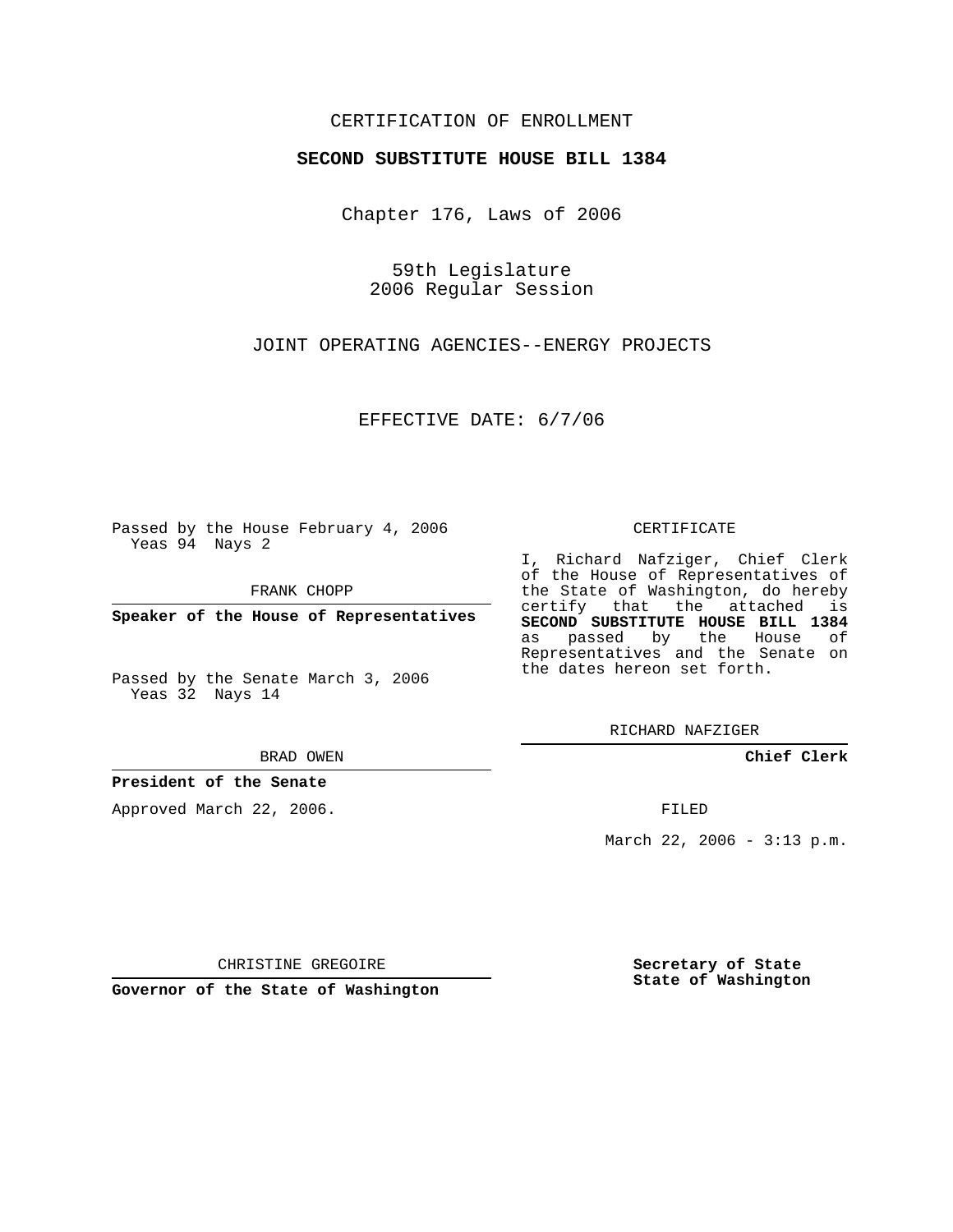# **SECOND SUBSTITUTE HOUSE BILL 1384** \_\_\_\_\_\_\_\_\_\_\_\_\_\_\_\_\_\_\_\_\_\_\_\_\_\_\_\_\_\_\_\_\_\_\_\_\_\_\_\_\_\_\_\_\_

\_\_\_\_\_\_\_\_\_\_\_\_\_\_\_\_\_\_\_\_\_\_\_\_\_\_\_\_\_\_\_\_\_\_\_\_\_\_\_\_\_\_\_\_\_

Passed Legislature - 2006 Regular Session

## **State of Washington 59th Legislature 2006 Regular Session**

**By** House Committee on Technology, Energy & Communications (originally sponsored by Representatives Haler, B. Sullivan, Morris, Crouse, P. Sullivan, Chase and Hudgins)

READ FIRST TIME 01/24/06.

 AN ACT Relating to construction and operation of renewable energy projects by joint operating agencies; and adding a new section to chapter 43.52 RCW.

BE IT ENACTED BY THE LEGISLATURE OF THE STATE OF WASHINGTON:

 NEW SECTION. **Sec. 1.** A new section is added to chapter 43.52 RCW to read as follows:

 (1) A joint operating agency with an executive board formed under RCW 43.52.374 may enter into contracts through competitive negotiation under subsection (3) of this section for materials, equipment, supplies, or work to be performed in support of siting, constructing, developing, or deploying a renewable electrical energy generation project, if the managing director or a designee determines in writing and the executive board finds that execution of a contract under this section will accomplish project completion or operation more economically than sealed bids.

 (2) The definitions in this subsection apply throughout this section unless the context clearly requires otherwise.

(a) "Professional competence" means the totality of demonstrated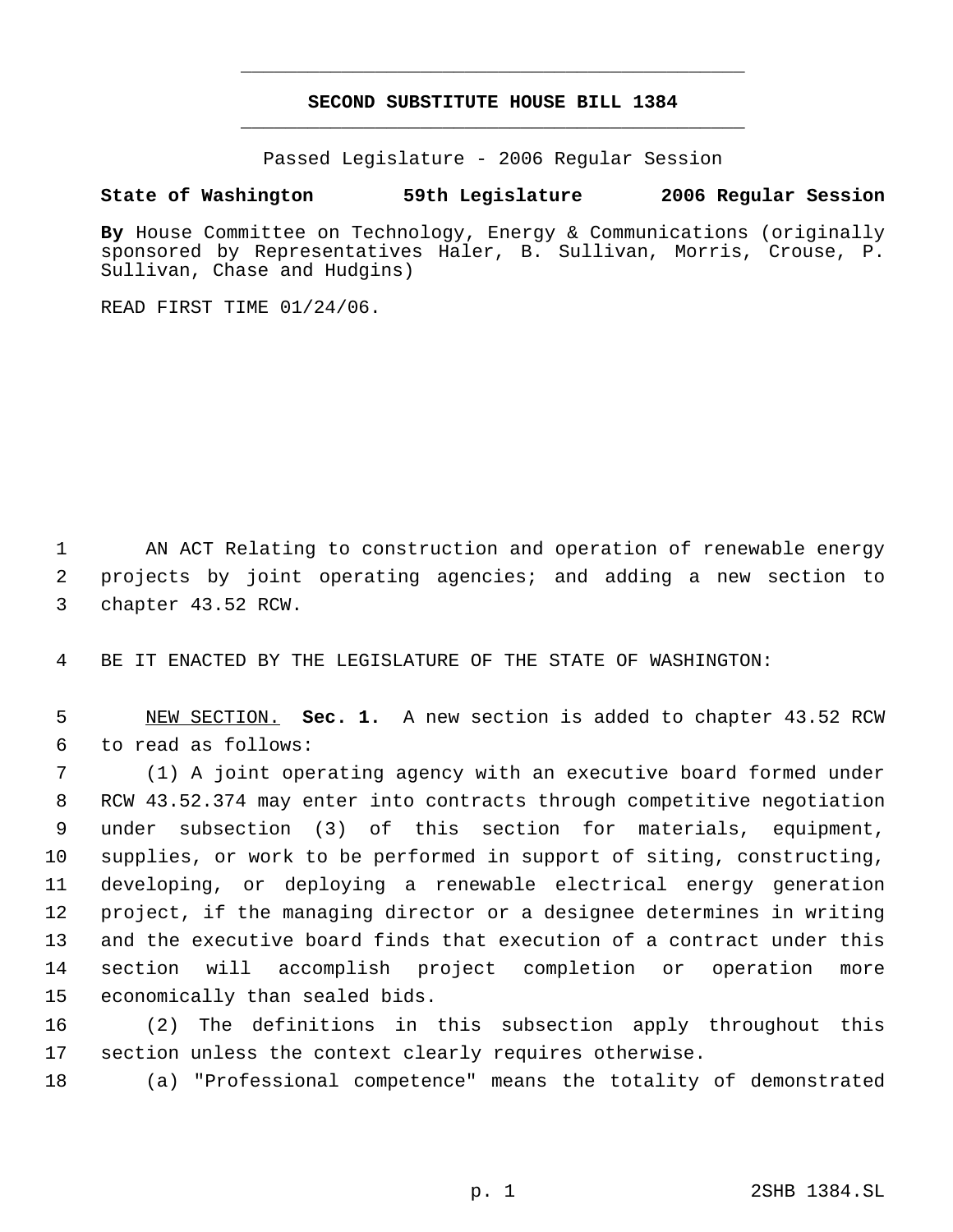experience, knowledge, skills, proficiency, and abilities required to successfully perform the contract.

 (b) "Qualified hydropower" means the energy produced either: (i) As a result of modernizations or upgrades made after June 1, 1998, to hydropower facilities operating on May 8, 2001, that have been demonstrated to reduce the mortality of anadromous fish; or (ii) by run of the river or run of the canal hydropower facilities that are not responsible for obstructing the passage of anadromous fish.

 (c) "Renewable electrical energy generation project" means electrical generation facilities that are fueled by: (i) Wind; (ii) solar energy; (iii) geothermal energy; (iv) landfill gas; (v) wave or 12 tidal action; (vi) gas produced during the treatment of wastewater; (vii) qualified hydropower; or (viii) biomass energy based on animal waste or solid organic fuels from wood, forest, or field residues, or dedicated energy crops that do not include wood pieces that have been treated with chemical preservatives such as creosote, pentachlorophenol, or copper-chrome-arsenic.

 (d) "Responsible offerors" means offerors who possess necessary management and financial resources, experience, organization, and the ability, capacity, and skill to successfully perform the contract.

 (3) The selection of a contractor shall be made in an open public meeting, as part of a public record, and in accordance with the following procedures:

 (a) Proposals shall be solicited through a request for proposals, which shall state the requirements to be met. Responses shall describe the professional competence of the offeror, the technical merits of the offer, and the price.

 (b) The request for proposals shall be given adequate public notice in the same manner as for sealed bids.

 (c) As provided in the request for proposals, the joint operating agency shall specify at a preproposal conference specific contract requirements, which may include but are not limited to: Schedule, managerial, and staffing requirements, productivity and production levels, technical expertise, approved project quality assurance procedures, and time and place for submission of proposals. Any inquiries and responses thereto shall be confirmed in writing and shall be sent to all potential offerors.